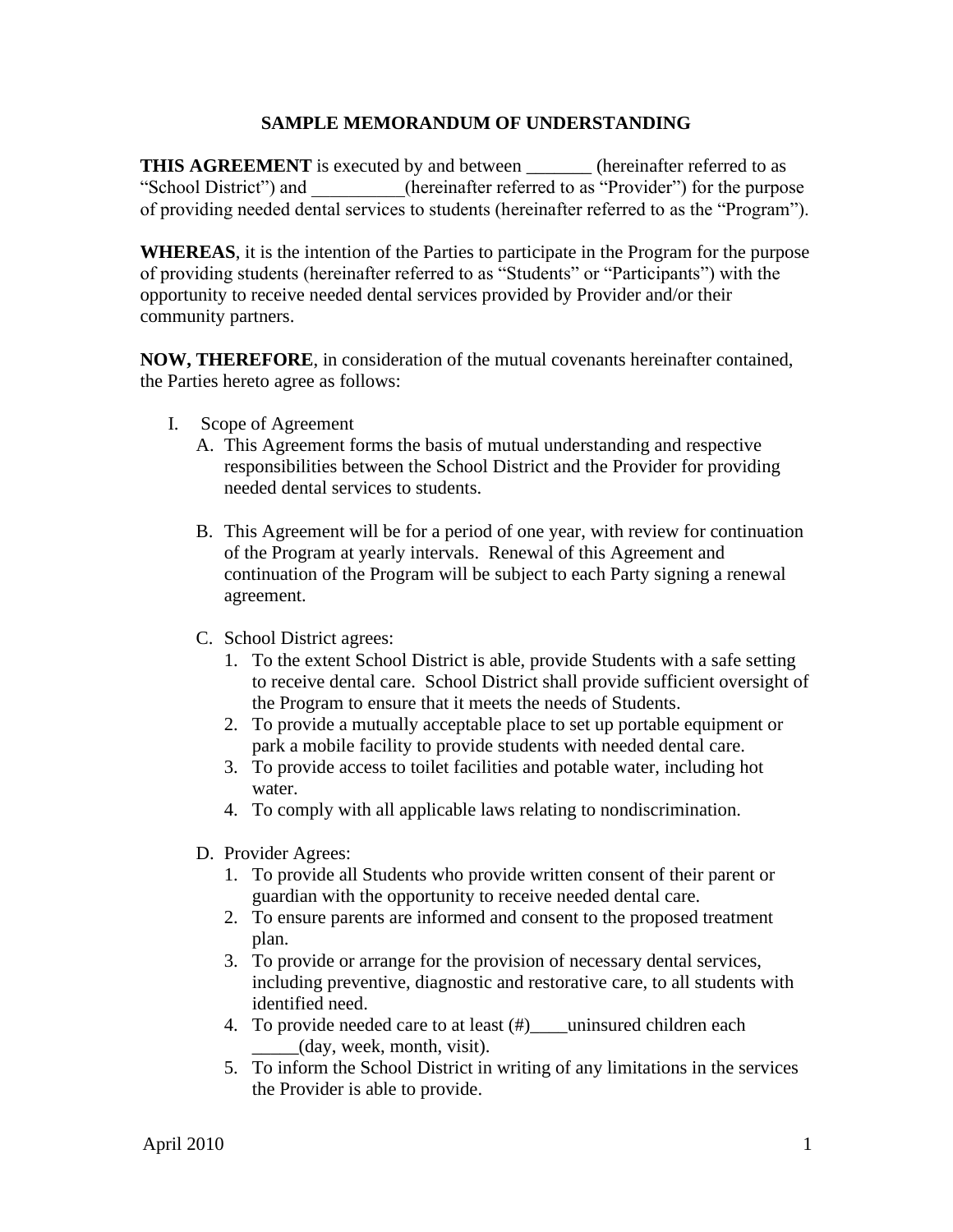- 6. To provide the School District with proof of a written contract between Provider and a community-based dentist or dental facility where Students may receive follow-up and/or emergency care when the Provider is out of the area or otherwise unavailable.
- 7. To provide parents and the school with an information sheet within 48 hours after each Student's dental visit to include:
	- a. A list of completed dental procedures and their corresponding dental procedure (CDT) codes
	- b. A list of any unmet treatment needs
	- c. Contact information for Provider, including contact information during non-business hours
	- d. What to do in case of an emergency (including contact information for the local dental provider/clinic with which the Provider has a contract)
	- e. Referral information if the child was referred to another dentist/clinic for any care – to include the reason for the referral and contact information for the dentist/clinic where the child was referred
- 8. To provide School District with an electronic report at the conclusion of Provider visit or at least monthly, whichever is sooner, to include:
	- a. Number of Students returning signed permission slips
	- b. Number of Students screened for oral health problems
	- c. Number of Students receiving any services
	- d. A list of services that were provided and how many times each service was provided
	- e. Number of Students that received each service
	- f. Insurance status of each Student screened and/or receiving services
- 9. To provide School District a report that will validate contractual agreements have been met.
- 10. To comply with all applicable laws relating to nondiscrimination.
- II. Term of Agreement
	- A. This Agreement may be terminated by School District or Provider at any time by giving at least seven (7) days written notice.
	- B. This Agreement shall be effective from \_\_\_\_\_\_\_\_(date) to \_\_\_\_\_\_\_(date).
	- C. This Agreement may be modified at any time by written consent of both Parties.
	- D. This Agreement constitutes the entire Agreement between the Parties. There is no express or implied Agreement except as stated in this Agreement.
	- E. All provisions of this Agreement are separate and divisible, and if any part is held invalid, the remaining provisions shall continue in full force and effect.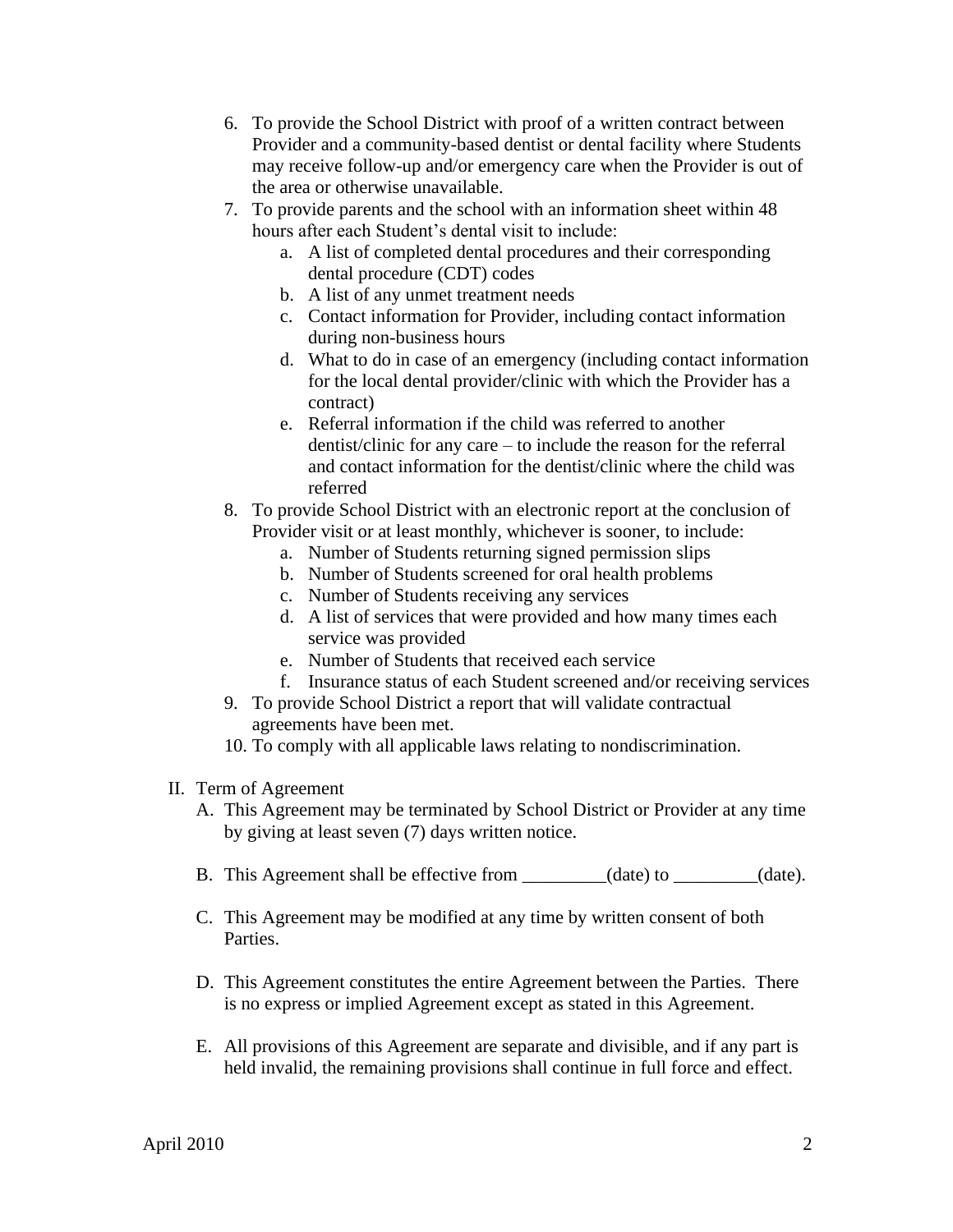## III. Insurance and Liability

- A. School District and Provider shall secure and maintain comprehensive general liability insurance in the amount of  $\frac{1}{2}$  (write number and then write out words) per occurrence with coverage for incidental contracts. School District shall name Provider and Provider shall name School District by endorsement as an additional insured under its respective policy(s). Further, the Certificate of Insurance shall provide that insurance may not be canceled, nonrenewed, or the subject of material change in coverage or available limits of coverage, except on 30 days' prior written notice. Provider must also provide proof of professional liability insurance coverage.
- B. School District agrees to defend, hold harmless, and indemnify Provider and its directors, officers, employees, and agents against and from any and all loss, liability, damage, claim, cost, charge, demand, or expense (including any direct, indirect or consequential loss, liability, damage, claim, cost, charge, demand, or expense, including without limitation, attorneys fees) for injury or death to persons, including employees or other agents of Provider, and damage to property including property of School District, caused by the negligent acts or omissions of School District in the performance of the Agreement. School District's duty to indemnify Provider under this Agreement shall not extend to loss, liability, damage, claim, cost, charge, demand, or expense resulting from Provider's negligence or willful misconduct.
- C. Provider agrees to defend, hold harmless, and indemnify School District and its directors, officers, employees, and agents against and from any and all loss, liability, damage, claim, cost, charge, demand, or expense (including any direct, indirect or consequential loss, liability, damage, claim, cost, charge, demand, or expense, including without limitation, attorneys fees) for injury or death to persons, including employees of School District, and damage to property including property of Provider, caused by the negligent acts or omissions of Provider in the performance of the Agreement. Provider's duty to indemnify School District under this Agreement shall not extend to loss, liability, damage, claim, cost, charge, demand, or expense resulting from School District's negligence or willful misconduct.
- D. School District's insurance obligations set forth in section A of this Paragraph III are independent of School District's indemnification and other obligations under this Agreement and shall not be construed or interpreted in any way to restrict, limit, or modify School District's indemnification or other obligations or to limit School District's liability under this Agreement. Provider's insurance obligations set forth in section A of this Paragraph III are independent of Provider's indemnification and other obligations under this Agreement and shall not be construed or interpreted in any way to restrict, limit, or modify Provider's indemnification or other obligations or to limit Provider's liability under this Agreement.